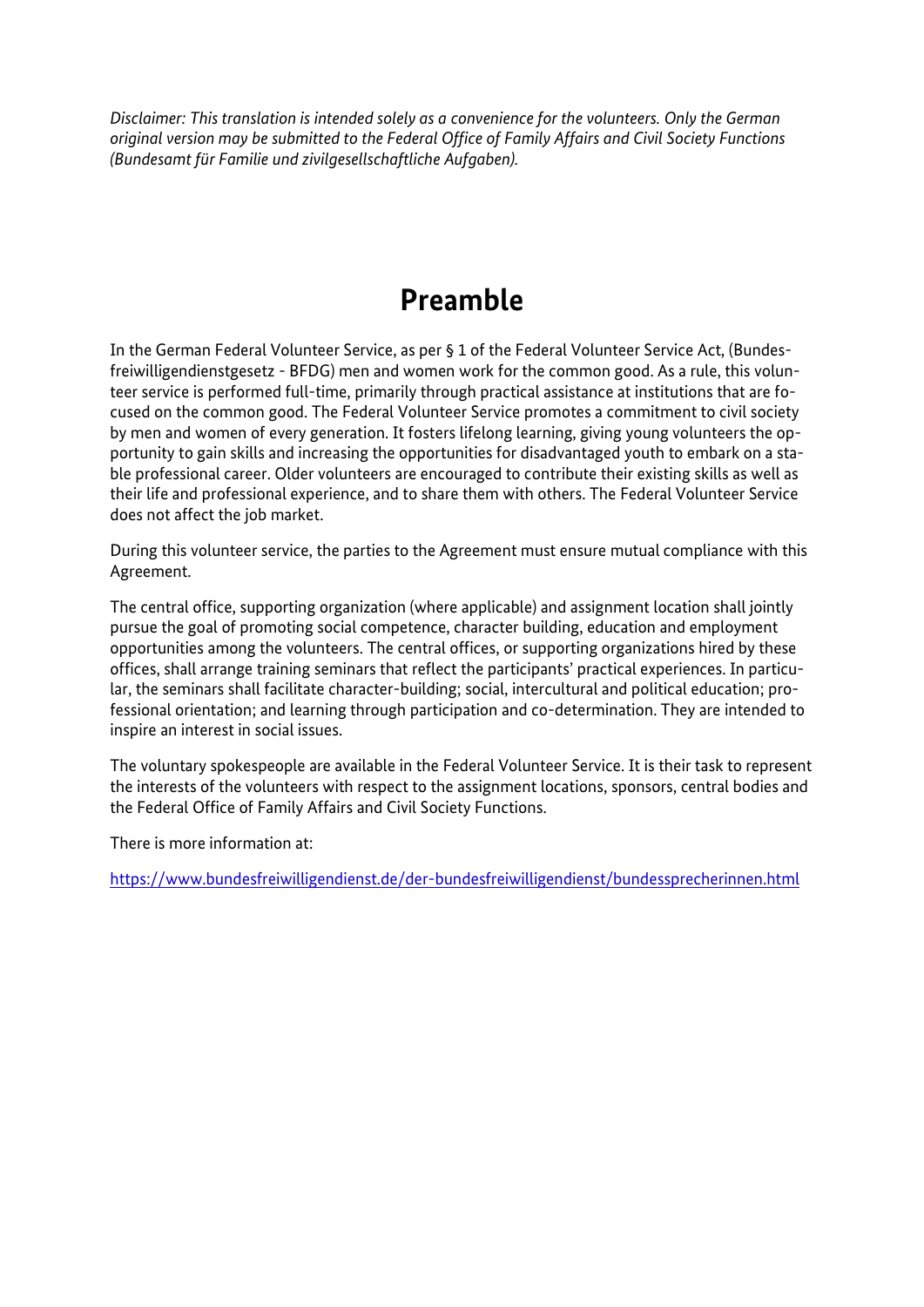# **Agreement**

#### between

the Federal Republic of Germany, represented by

the Federal Office of Family Affairs and Civil Society Functions (the Federal Office), 50964 Cologne

and Ms./Mr.

**First name** 

 **Last name** 

born on

**Street and house number** 

**Postcode, city** 

represented by (for minors, name and address of the legal guardian)

 Ms./Mr. **First name Last name** 

**Street and house number** 

**Postcode, city** 

#### regarding the

#### **performance of volunteer service on the basis of the German Federal Volunteer Service Act (BFDG).**

This shall not establish an employment relationship.

#### **1. Assignment location**

The volunteer service shall be performed at (assignment location number EST  $\qquad \, )$ 

Name of the assignment location

Street and house number

Postcode, city

and shall last from to

with a weekly working time of **hours**.

For part-time work, please enter the regular working time (full-time) for the assignment location: hours.

 the following independent organisational unit (SOE) (number: SOEDE ): 1.1 (Where applicable) The assignment location is part of the following sponsoring organisation/

Name of the sponsoring organisation/SOE

Street and house number

Postcode, city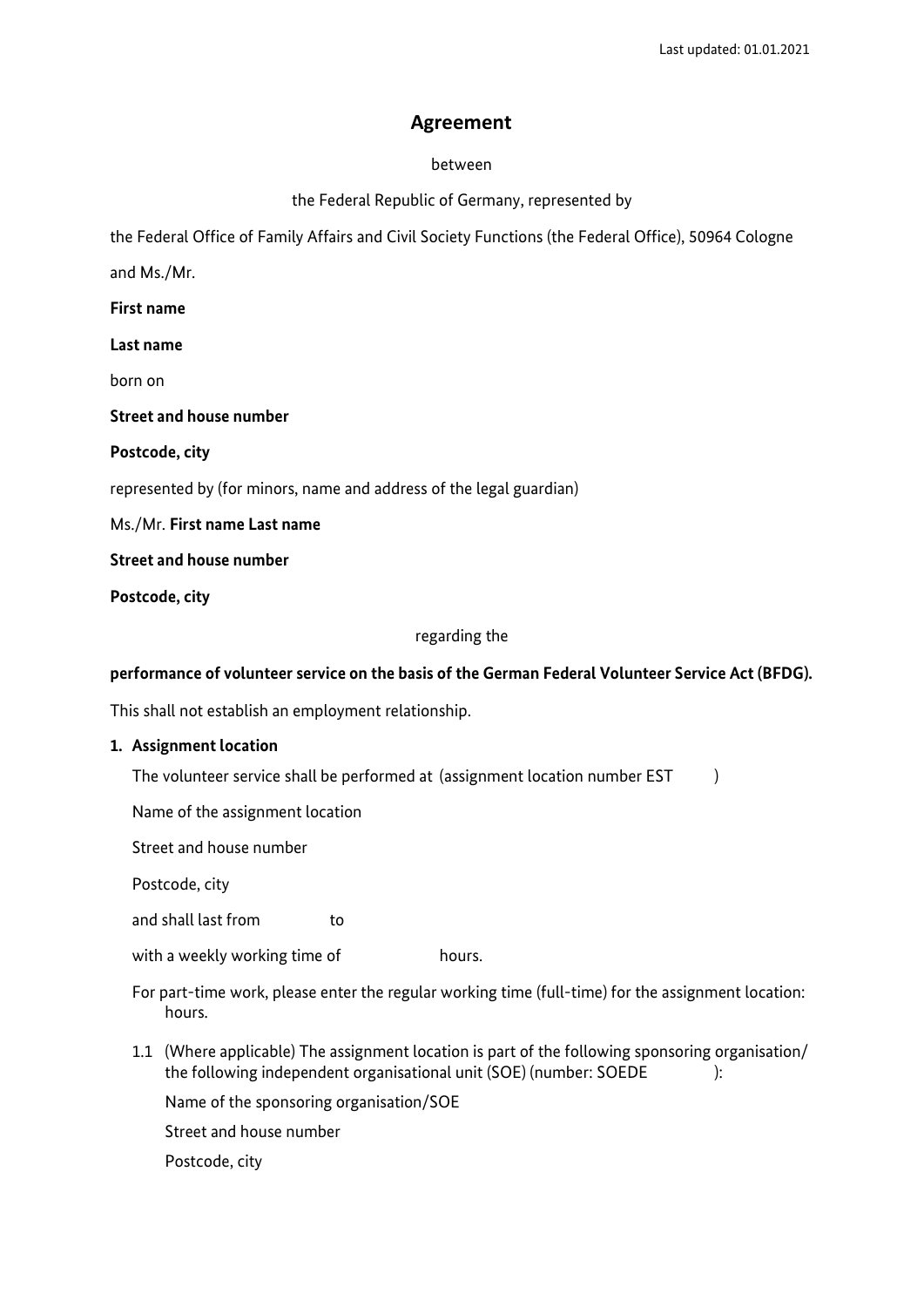1.2 The assignment location is assigned to the following central office (number: ZSTDE ):

Name of the central office

Street and house number

Postcode, city

# **2. Obligations of the volunteer**

The volunteer hereby agrees

- 1. to perform the tasks assigned to the best of his/her knowledge and ability;
- 2. to maintain confidentiality with regard to the person, personal circumstances and any illness of the service users and with regard to internal affairs at the assignment location, including after the end of the assignment;
- 3. to attend the legally required seminars. Seminar time counts as working time. No holiday can be granted during the seminar blocks. Attendance of these seminars as well as travel to and from the seminar location is free of charge for the volunteer.
- 4. to inform the assignment location immediately in the event of an incapacity for work (even during a seminar).

In the event of an incapacity for work lasting longer than three calendar days, the assignment location must be provided a doctor's note attesting to the incapacity for work and its length, no later than the following business day.

 monstrate the incapacity for work **on the first day of work** by submitting a medical certificate **During a seminar** the volunteer must notwithstanding the above-mentioned provision destating the probable duration

• to the assignment location if **travelling to the seminar** is not possible

or

• to the educational centre in the case of illness **during a seminar**.

 **In both of these cases** the certificate regarding the incapacity to work must be sent **immediately** to the assignment location.

- 5. to observe the company and house rules for the assignment location, and to observe the company dress regulations during working hours;
- 6. to undergo a medical exam before the start of the assignment if necessary.

# **3. Obligations of the assignment location**

- 3.1 Pursuant to its accreditation as an assignment location (§ 6 BFDG), the assignment location must do the following on behalf of the Federal Office:
	- 1. employ the volunteers in a manner that does not affect the job market, and according to the provisions of the BFDG;
	- 2. only assign tasks to the volunteers that are appropriate to their age and individual abilities;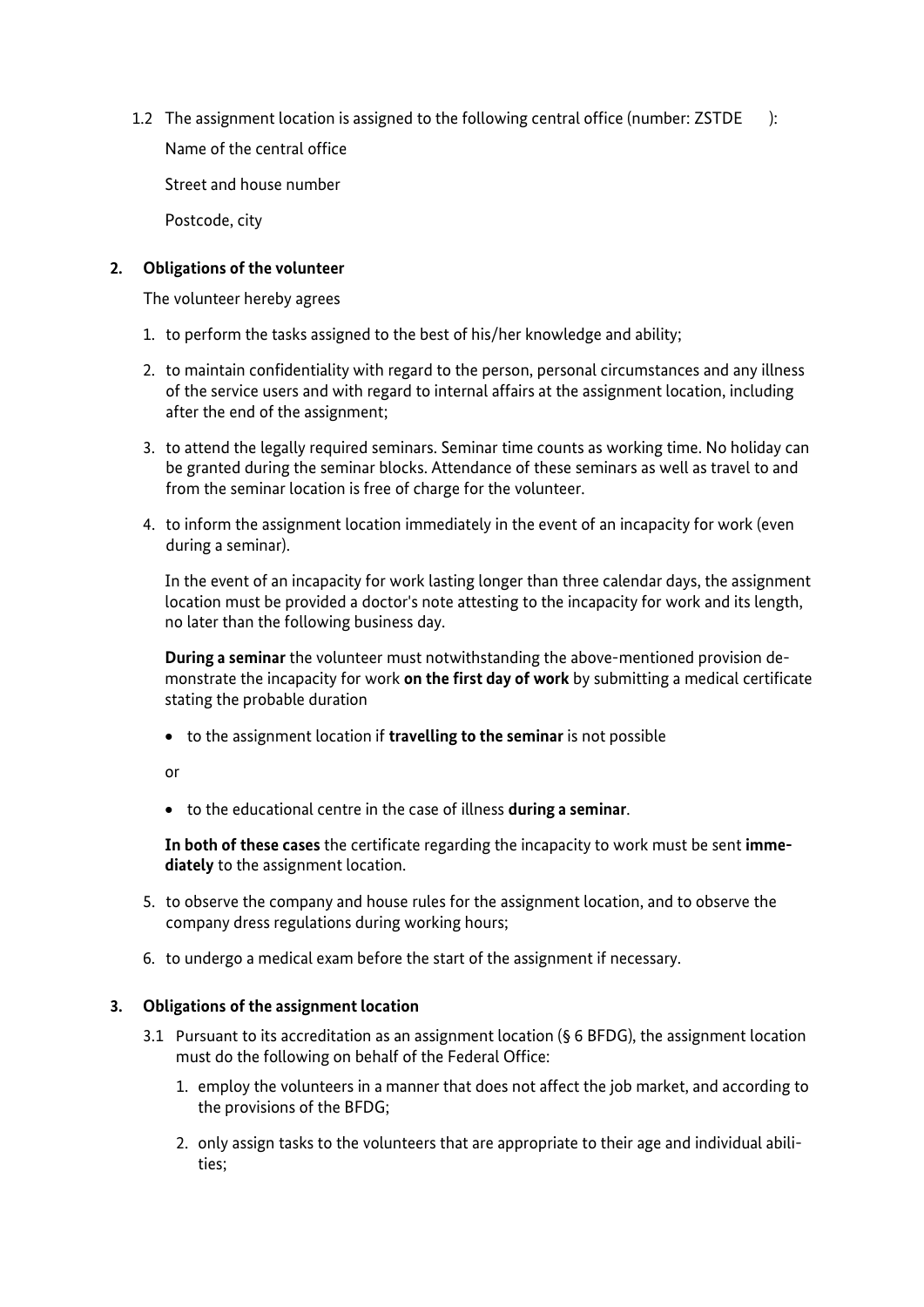- 3. appoint a specialist to mentor and support the volunteers and help them settle into the facility, who is responsible for assigning tasks and providing specialised instructions as well as regular personal and technical support within the work area (e.g. through tutorials);
- ment-location-specific and industrial safety regulations. The assignment location shall 4. comply with the industrial safety regulations, the German Young Persons Employment Act and the German Federal Holiday Act . In addition, it shall comply with the assignbear the corresponding costs;
- 5. issue a certificate of completed service and reference to the volunteer at the end of the volunteer service;
- 6. conclude employer's liability insurance.[1](#page-3-0)
- 3.2 Monthly allowance and benefits in kind

The assignment location hereby agrees to provide the following benefits to the volunteer<sup>2</sup>:

| 1. A monthly allowance (including during seminars and holiday) of                                                                                                                                                                                        | € |
|----------------------------------------------------------------------------------------------------------------------------------------------------------------------------------------------------------------------------------------------------------|---|
| 2. If applicable, additionally the following benefits in kind: as part of the<br>monthly allowance, in the amount of<br>or monetary compensation in the same amount                                                                                      | € |
| 3. If applicable, free meals (to be calculated based on the value of the benefits<br>in kind as per the Social Security Compensation Directive) in the monthly<br>amount of                                                                              | € |
| or an additional monthly meal allowance of                                                                                                                                                                                                               | € |
| 4. If applicable, free provision of accommodation, a uniform or work clothing, including<br>cleaning (to be calculated based on the value of the benefits in kind as per the Social<br>Security Compensation Directive) in the monthly<br>amount of<br>€ |   |
|                                                                                                                                                                                                                                                          |   |
| or monthly monetary compensation of                                                                                                                                                                                                                      | € |

- 5. In the event of illness, the allowance and payments in kind shall continue for six weeks, but not beyond the end of the volunteer service. The provisions of the Continued Remuneration Act shall not apply.
- 3.3 Social security

1

dent insurance and to pay the corresponding social security contributions<sup>3</sup>, including the contributions to the statutory accident insurance, at a current monthly rate of  $\epsilon$ The assignment location agrees to register the volunteer with the statutory social **and** acci-

<span id="page-3-0"></span><sup>1</sup> Bodies, agencies and foundations under public law that are self-insured and have not concluded any employer's liability insurance are excluded from this as long as the volunteer has been released from liability and claims adjustment is ensured by the assignment location or a third party.

<span id="page-3-1"></span><sup>2</sup> All fields listed under No. 3.2 must be completed. If a benefit is not granted, this must also be indicated (e.g. with "—" or "0.00").

<span id="page-3-2"></span><sup>3</sup> The assignment location shall provide the employer's as well as the employee's share of social security contributions (§ 20 (3) No. 2 SGB IV). Charges (U 2 and U 3) are not social security contributions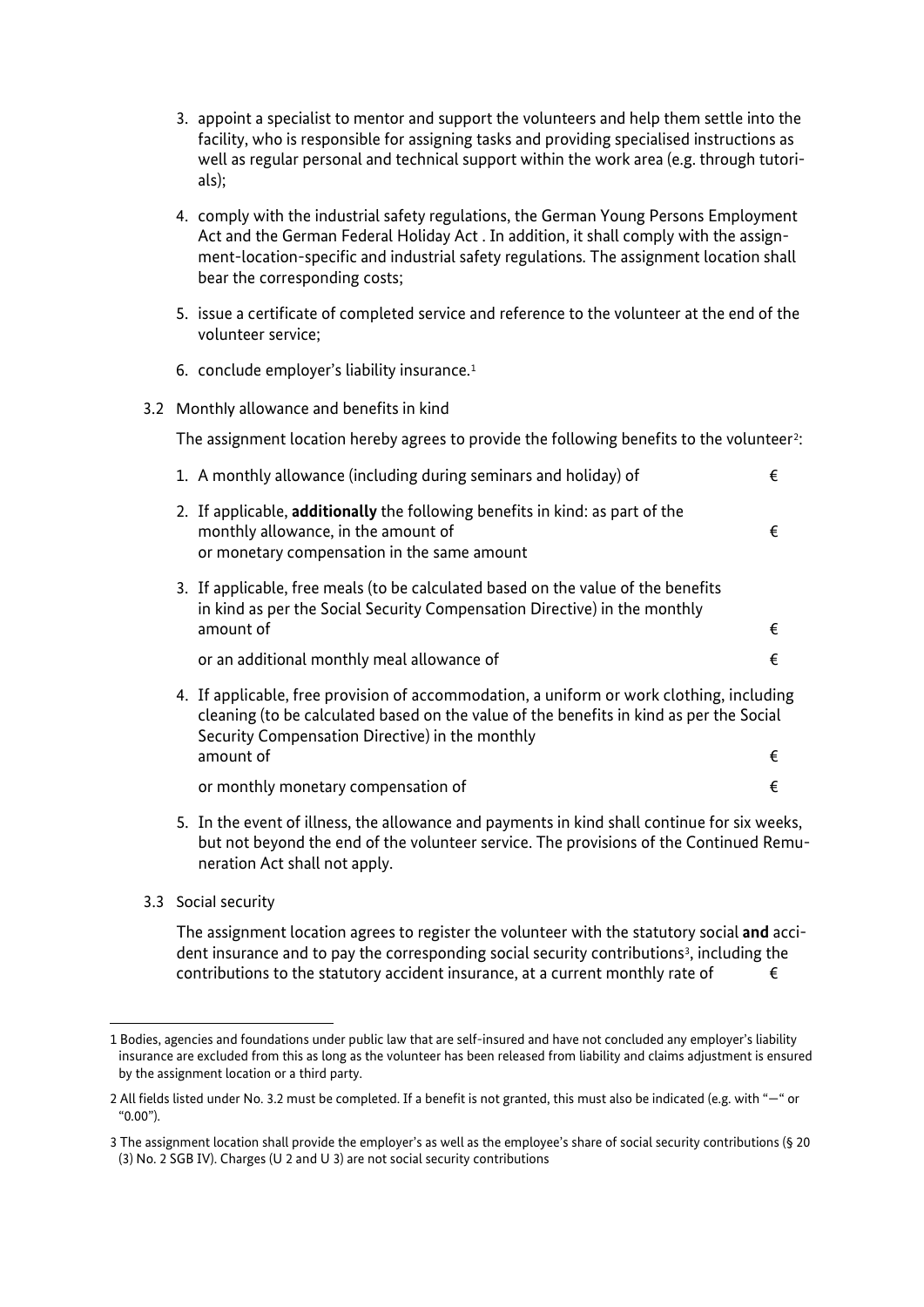#### 3.4 Forfeiture of claim to benefits

In the event of an unexcused absence from the Federal Volunteer Service, there shall be no claim to payment of monetary and in kind benefits or social security contributions.

3.5 Education

 for him or her to attend the legally required seminars (without counting these toward the days off work); of these, seminar days shall be held at the Federal Training Centres. As The assignment location undertakes to release the volunteer from work for days in order a rule, seminars are residential seminars.

3.6 Holiday

The assignment location undertakes to grant

#### **weekdays**

or

#### **working days**

for the duration of the service.

 Not less than 24 working days of holiday shall be granted for 12 months of service assuming entitlement shall increase or decrease every full month by 1/12th of the holiday entitlement granted for 12 months of service. Fractions of holiday days that add up to at least half a day shall be rounded upwards to full holiday days. a six-day week. In the case of a five-day week, this corresponds to 20 working days per 12 months of service. For terms of service that are longer or shorter than one year, the holiday

§§ 4 and 5 Federal Holidays Act (Bundesurlaubsgesetz - BUrlG) do not apply.

 For young volunteers, holiday entitlements shall be those stipulated in the Young Persons Employment Act (Jugendarbeitsschutzgesetz - JArbSchG), cf. § 19 JArbSchG.

All vacation days shall be granted by the end of service.

# **4. Probationary period**

 The first six weeks of the assignment are considered a probationary period. During this probatio- nary period, either party to the Agreement can terminate the Agreement with two weeks' notice. During this probationary period the assignment location can request a termination by the Federal Office without stating grounds.

# **5. End of the Federal Volunteer Service**

5.1 Expiration

The Federal Volunteer Service shall end when the period established in the Agreement expires, without the need for termination.

#### 5.2 Dissolution

 as-signment location, **by the Federal Office**. Minor volunteers may only dissolve the The Agreement can be dissolved by **mutual agreement** between the volunteer and the agree-ment with the consent of their parents or legal guardians.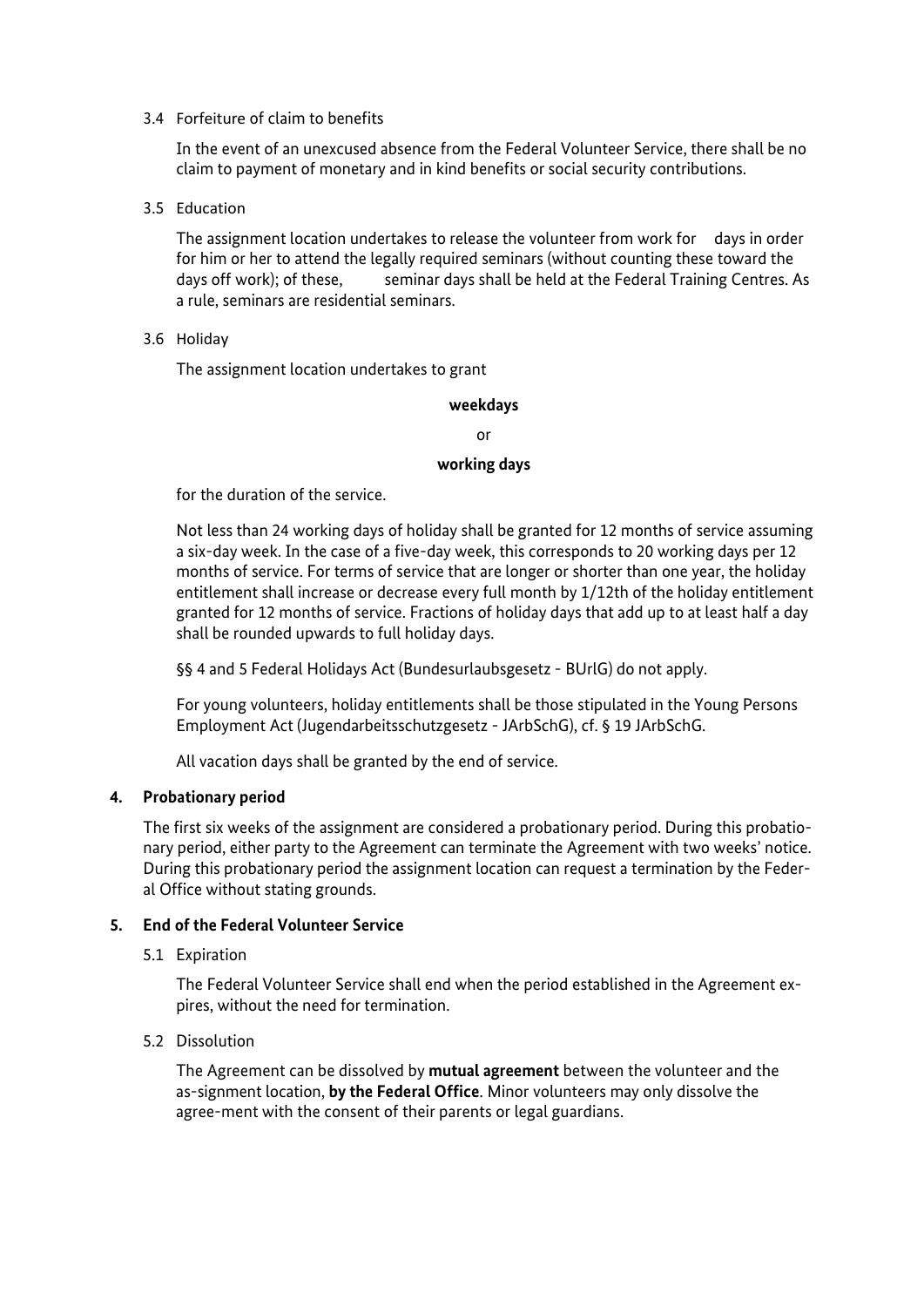#### 5.3 Termination

The Agreement can be terminated by the parties – the Federal Office/volunteer - with four weeks' notice to the fifteenth of the month or to the end of the calendar month (ordinary termination).

 The Agreement can be terminated (without notice) **for good cause** without any termination ginning on the date on which the party entitled to terminate became aware of the material period (extraordinary termination). The termination must take place within two weeks, becircumstances constituting good cause.

 ting the grounds for termination. The assignment location must apply for the review of a termination without notice immediately after discovering the good cause. The Federal Office may also call in the responsible auditor with the Federal Volunteer Service to clarify The assignment location can request a review of the termination by the Federal Office, stathe circumstances.

Terminations must be made in writing. Minor volunteers can only terminate the Agreement with permission from a legal guardian. Any termination of minor volunteers must be addressed to their legal guardian.

The provisions of the German Employment Protection Act do not apply.

#### **6. Miscellaneous**

The advisors of the Federal Volunteer Service are also available as contacts for all participants.

#### **7. Final provisions**

This Agreement is issued in triplicate.

 No claims under immigration law may be derived from this Agreement. The relevant authorities are responsible for examining the legal residence requirements for the volunteer.

 in writing and must be countersigned by all parties in order to be valid. Each party to the Agree-Any subsequent changes to the arrangements made in the concluded Agreement must be made ment shall receive a signed copy.

#### **8. Information sheet**/**confirmation**

The volunteer has been issued with the "Information Sheet for Performing Federal Volunteer Service" of the Federal Office of Family Affairs and Civil Society Functions by the assignment location/the sponsoring organisation/the SOE and hereby acknowledges its contents.

The volunteer hereby confirms that this volunteer service will not cause him/her to exceed the maximum limits established in § 3 (2) BFDG.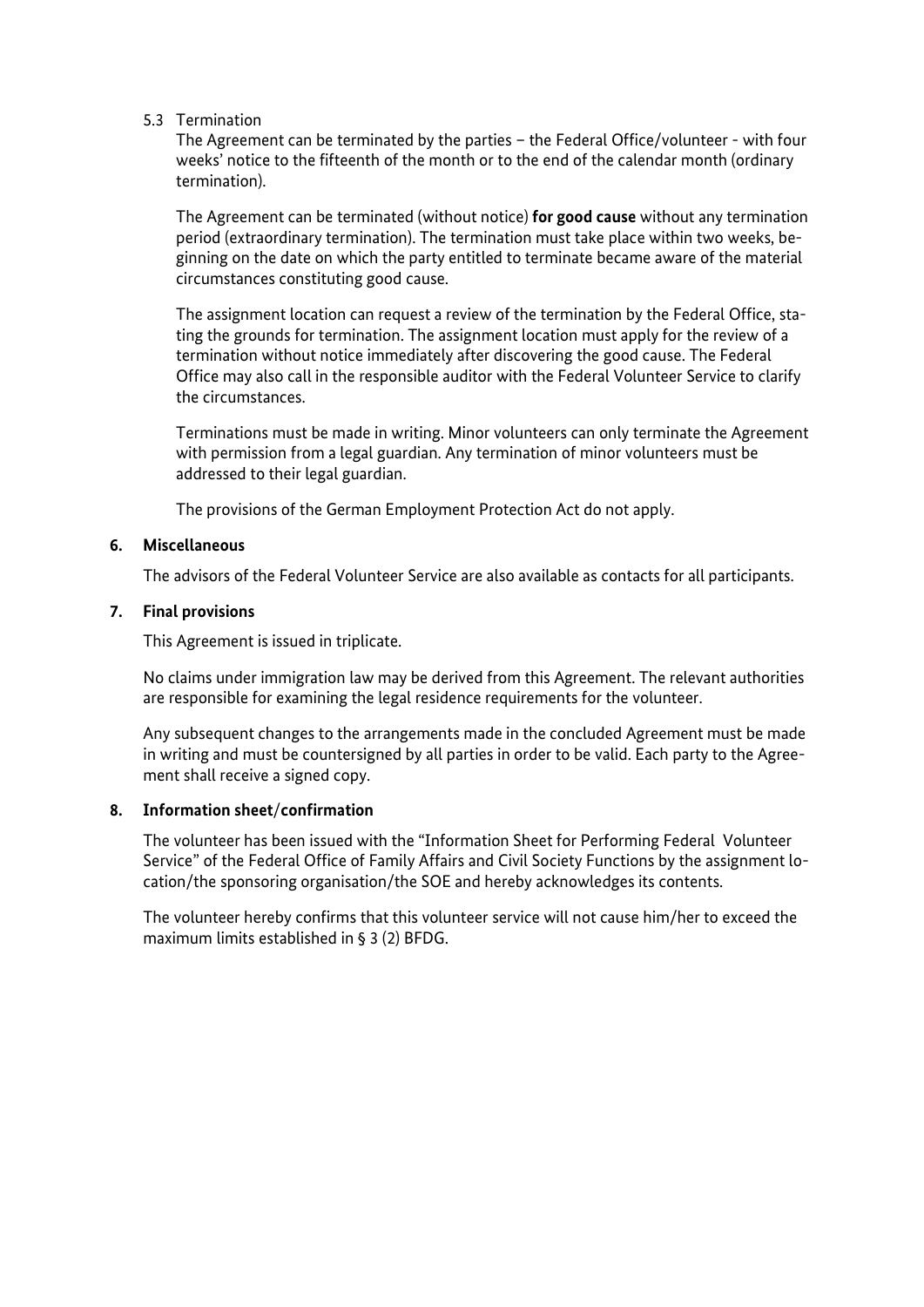#### **9. Data protection notice**

 The Federal Office processes personal data relating to the volunteer as per § 8 (1) sentence 2 BFDG, to the extent that this is necessary for performing the Federal Volunteer Service and they are aware of the processing of this data. This data is also processed at the Federal Office, in issuing a volunteer ID. The provisions of the General Data Protection Regulation and the Federal Data Protection Act are followed. For minors, personal data of the legal guardian (name and address) is also gathered. The legal guardians hereby indicate by signing the Agreement that keeping with the General Data Protection Regulation and Federal Data Protection Act.

#### Data Privacy Statement:

<https://www.bundesfreiwilligendienst.de/servicemenue/impressum/datenschutz.html>

| Place, date                                                                                                                                          | Cologne, date<br>On behalf of the<br>Federal Office of Family Affairs and Civil Society Functions |  |
|------------------------------------------------------------------------------------------------------------------------------------------------------|---------------------------------------------------------------------------------------------------|--|
| (Signature of the volunteer)                                                                                                                         | (Stamp and signature)                                                                             |  |
| Parental approval for minor volunteers. This also<br>includes an agreement to participate in the obligatory<br>seminars at the residential facility. |                                                                                                   |  |
| (Signature of the legal guardian)                                                                                                                    |                                                                                                   |  |
| Agreed:                                                                                                                                              |                                                                                                   |  |
| Place, date                                                                                                                                          | Place, date                                                                                       |  |
| (Stamp and signature of the assignment location/legal                                                                                                | (Stamp and signature of the sponsoring organisation, where                                        |  |

applicable)

# Agreed and quota checked:

City, date

entity)

1

 dent organisational unit for the central office, SOE)[4](#page-6-0)  (Stamp and signature of the central office or indepen-

<span id="page-6-0"></span>4 The signature from the central office or SOE is required.